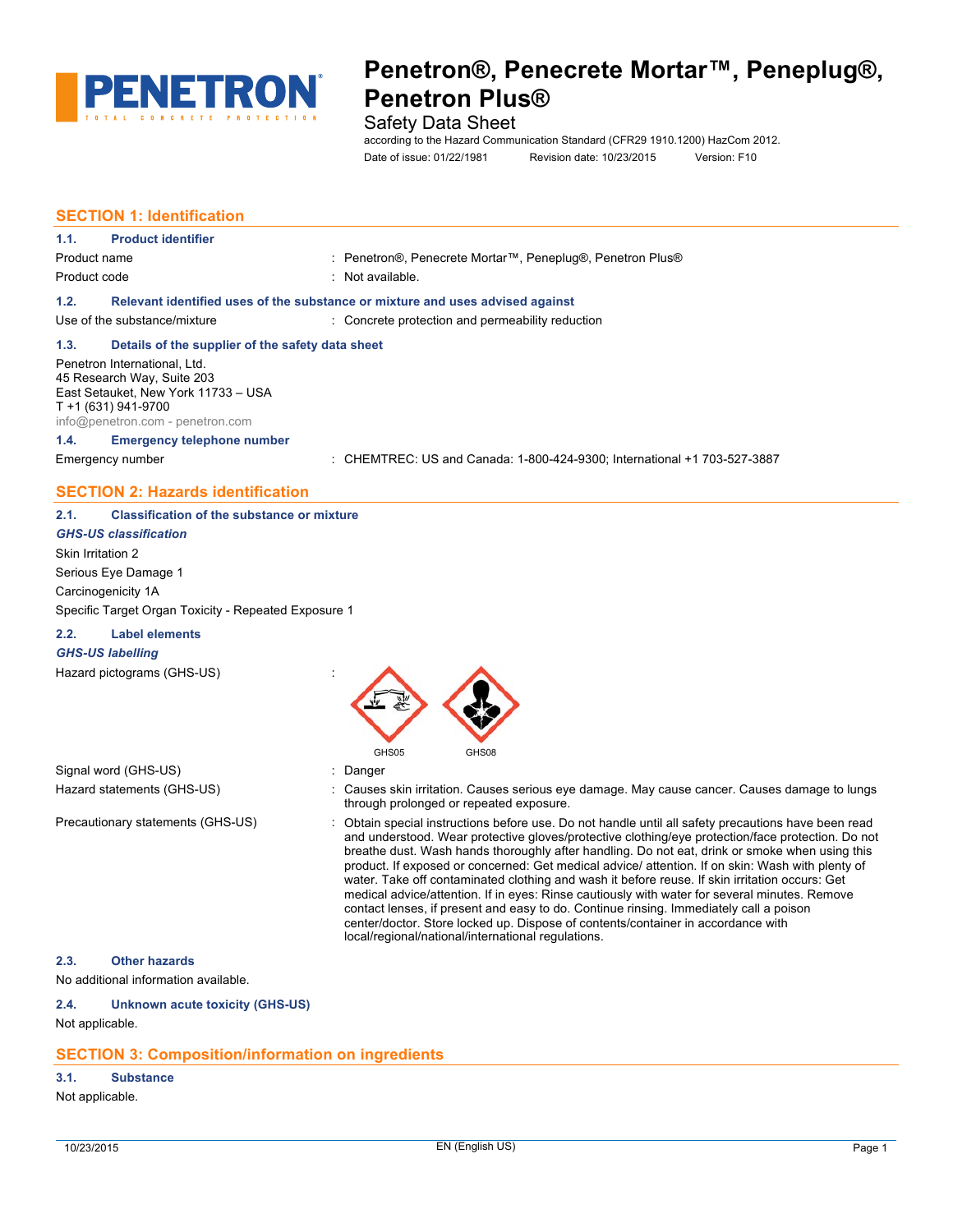Safety Data Sheet

according to the Hazard Communication Standard (CFR29 1910.1200) HazCom 2012.

# **3.2. Mixture**

| <b>Name</b>                 | <b>Product identifier</b> | $\frac{9}{6}$             |
|-----------------------------|---------------------------|---------------------------|
| Cement, portland, chemicals | (CAS No) 65997-15-1       | 50 - .<br>70              |
| Quartz                      | (CAS No) 14808-60-7       | 0 - 50                    |
| CTS-15-1                    | <b>Trade Secret</b>       | ົດ⊤<br>ົ<br><u> ১ – ১</u> |

\* The exact percentage (concentration) of composition has been withheld as a trade secret in accordance with paragraph (i) of §1910.1200.

| <b>SECTION 4: First aid measures</b>                                |                                                                                                                                                                                                  |
|---------------------------------------------------------------------|--------------------------------------------------------------------------------------------------------------------------------------------------------------------------------------------------|
| <b>Description of first aid measures</b><br>4.1.                    |                                                                                                                                                                                                  |
| First-aid measures after inhalation                                 | : If breathing is difficult, remove victim to fresh air and keep at rest in a position comfortable for<br>breathing. Get medical advice/attention if you feel unwell.                            |
| First-aid measures after skin contact                               | : In case of contact, immediately flush skin with plenty of water. Remove contaminated clothing and<br>shoes. Wash clothing before reuse. Get medical attention if you feel unwell.              |
| First-aid measures after eye contact                                | : In case of contact, immediately flush eyes with plenty of water for at least 15 minutes. If easy to<br>do, remove contact lenses, if worn. Get medical attention immediately.                  |
| First-aid measures after ingestion                                  | : If swallowed, do NOT induce vomiting unless directed to do so by medical personnel. Never give<br>anything by mouth to an unconscious person. Get medical advice/attention if you feel unwell. |
| Most important symptoms and effects, both acute and delayed<br>4.2. |                                                                                                                                                                                                  |
| Symptoms/injuries after inhalation                                  | : May cause respiratory tract irritation. May cause burns in the presence of moisture.                                                                                                           |
| Symptoms/injuries after skin contact                                | : Causes skin irritation. Symptoms may include redness, edema, drying, defatting and cracking of<br>the skin. May cause burns in the presence of moisture.                                       |
| Symptoms/injuries after eye contact                                 | : Causes serious eye damage. Symptoms may include discomfort or pain, excess blinking and tear<br>production, with marked redness and swelling of the conjunctiva. May cause burns.              |
| Symptoms/injuries after ingestion                                   | : May be harmful if swallowed. May cause stomach distress, nausea or vomiting. May cause burns<br>in the presence of moisture.                                                                   |

#### **4.3. Indication of any immediate medical attention and special treatment needed**

Symptoms may not appear immediately. In case of accident or if you feel unwell, seek medical advice immediately (show the label or SDS where possible).

# **SECTION 5: Firefighting measures**

| 5.1.        | <b>Extinguishing media</b>                            |                                                                                                                       |
|-------------|-------------------------------------------------------|-----------------------------------------------------------------------------------------------------------------------|
|             | Suitable extinguishing media                          | : Treat for surrounding material.                                                                                     |
|             | Unsuitable extinguishing media                        | : None known.                                                                                                         |
| 5.2.        | Special hazards arising from the substance or mixture |                                                                                                                       |
| Fire hazard |                                                       | : Products of combustion may include, and are not limited to: oxides of carbon.                                       |
| 5.3.        | <b>Advice for firefighters</b>                        |                                                                                                                       |
|             | Protection during firefighting                        | : Keep upwind of fire. Wear full fire fighting turn-out gear (full Bunker gear) and respiratory<br>protection (SCBA). |
|             | <b>SECTION 6: Accidental release measures</b>         |                                                                                                                       |
| 6.1.        |                                                       | Personal precautions, protective equipment and emergency procedures                                                   |

| 6.1.            | Personal precautions, protective equipment and emergency procedures |                                                                                                                                                                                                                               |  |
|-----------------|---------------------------------------------------------------------|-------------------------------------------------------------------------------------------------------------------------------------------------------------------------------------------------------------------------------|--|
|                 | General measures                                                    | : Use personal protection recommended in Section 8. Isolate the hazard area and deny entry to<br>unnecessary and unprotected personnel.                                                                                       |  |
| 6.2.            | Methods and material for containment and cleaning up                |                                                                                                                                                                                                                               |  |
| For containment |                                                                     | : Contain and/or absorb spill with inert material (e.g. sand, vermiculite), then place in a suitable<br>container. Do not flush to sewer or allow to enter waterways. Use appropriate Personal Protective<br>Equipment (PPE). |  |
|                 | Methods for cleaning up                                             | : Vacuum or sweep material and place in a disposal container. Avoid generating dust. Provide<br>ventilation.                                                                                                                  |  |
| 6.3.            | <b>Reference to other sections</b>                                  |                                                                                                                                                                                                                               |  |
|                 |                                                                     | See section 8 for further information on protective clothing and equipment and section 13 for advice on waste disposal.                                                                                                       |  |
|                 | <b>SECTION 7: Handling and storage</b>                              |                                                                                                                                                                                                                               |  |

| 7.1.       | <b>Precautions for safe handling</b> |                                                                                                                                                         |     |
|------------|--------------------------------------|---------------------------------------------------------------------------------------------------------------------------------------------------------|-----|
|            | Precautions for safe handling        | : Avoid contact with skin and eyes. Do not breathe dust. Do not swallow. Handle and open container<br>with care. When using do not eat, drink or smoke. |     |
|            | Hygiene measures                     | : Launder contaminated clothing before reuse. Wash hands before eating, drinking, or smoking.                                                           |     |
| 10/23/2015 |                                      | EN (English US)                                                                                                                                         | 2/5 |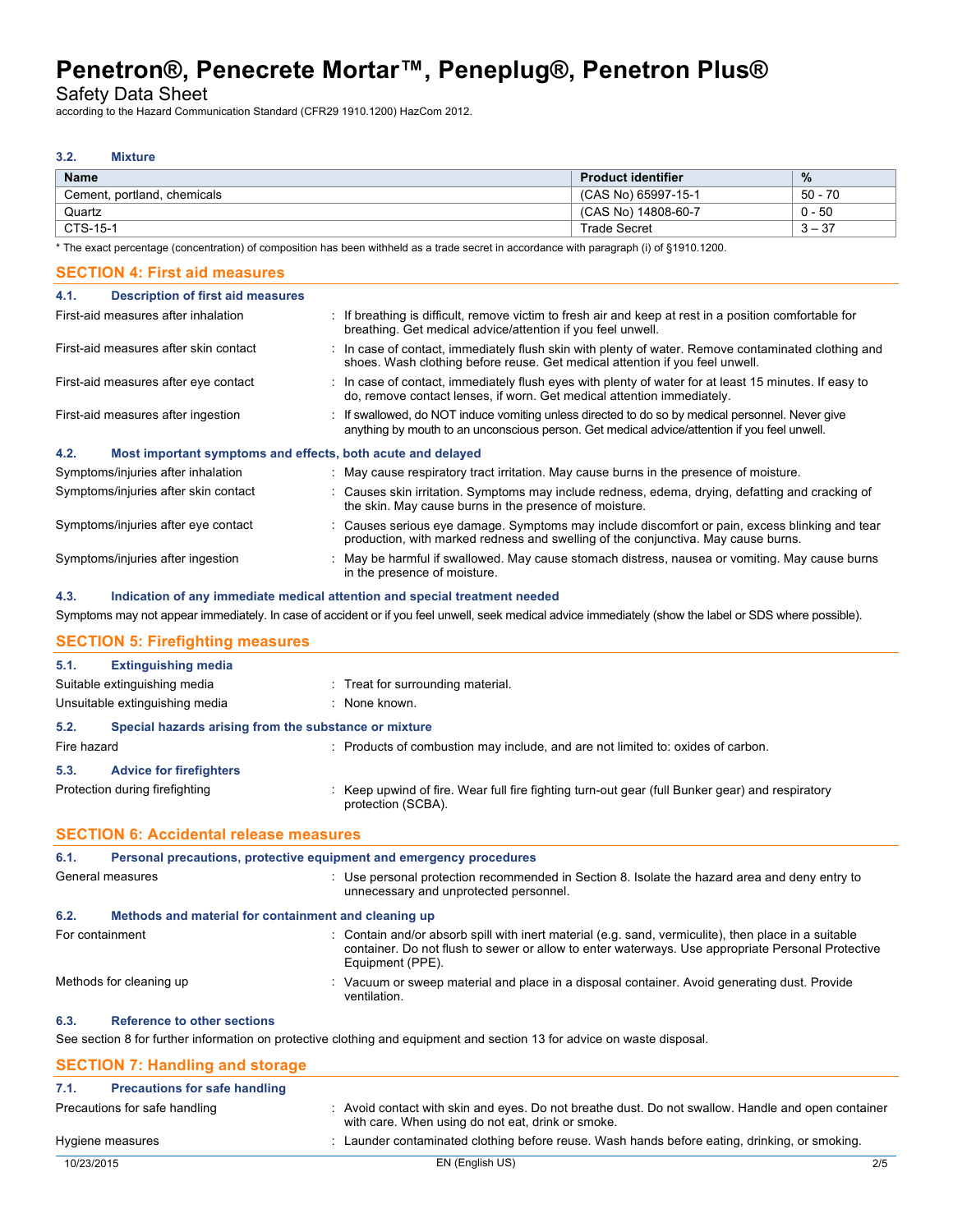Safety Data Sheet

according to the Hazard Communication Standard (CFR29 1910.1200) HazCom 2012.

#### **7.2. Conditions for safe storage, including any incompatibilities**

Storage conditions **Storage conditions** : Keep out of the reach of children. Keep container tightly closed. Store in original container in a dry, cool, well-ventilated area. Keep out of direct sunlight. Keep away from food and drink. Store locked up.

# **7.3. Specific end use(s)**

Not available.

# **SECTION 8: Exposure controls/personal protection**

### **8.1. Control parameters**

| Cement, portland, chemicals (65997-15-1) |                                     |                                                                                                |  |
|------------------------------------------|-------------------------------------|------------------------------------------------------------------------------------------------|--|
| <b>ACGIH</b>                             | ACGIH TWA (mg/m <sup>3</sup> )      | l mg/m <sup>s</sup> (no asbestos and <1% crystalline silica, respirable fraction)              |  |
| <b>OSHA</b>                              | OSHA PEL (TWA) (mg/m <sup>3</sup> ) | 15 mg/m <sup>3</sup> (total)<br>$5 \text{ mg/m}^3$ (resp)<br>50 mppcf (<1% Crystalline silica) |  |

| Quartz (14808-60-7) |                                     |                                                                                                                   |
|---------------------|-------------------------------------|-------------------------------------------------------------------------------------------------------------------|
| <b>ACGIH</b>        | ACGIH TWA (mg/m <sup>3</sup> )      | $0.025$ mg/m <sup>3</sup> (respirable fraction)                                                                   |
| <b>OSHA</b>         | OSHA PEL (TWA) (mg/m <sup>3</sup> ) | $(10 \text{ mg/m3})/(%SiO2+2)$ (resp)<br>$(30 \text{ mg/m}3)/(%SiO2+2)$ (total)<br>$(250)/(%SiO2+5)$ mppcf (resp) |

| <b>CTS-15-1</b> |                        |  |
|-----------------|------------------------|--|
| <b>ACGIH</b>    | applicable<br>*^ا^     |  |
| <b>OSHA</b>     | applicable<br>NMt<br>. |  |

#### **8.2. Exposure controls**

| Appropriate engineering controls | : Use ventilation adequate to keep exposures (airborne levels of dust, fume, vapor, etc.) below<br>recommended exposure limits.                                                                                                                                                                                                                                                                                   |
|----------------------------------|-------------------------------------------------------------------------------------------------------------------------------------------------------------------------------------------------------------------------------------------------------------------------------------------------------------------------------------------------------------------------------------------------------------------|
| Hand protection                  | : Protective gloves made of rubber or PVC.                                                                                                                                                                                                                                                                                                                                                                        |
| Eye protection                   | : Wear approved eye (properly fitted dust- or splash-proof chemical safety goggles) / face (face<br>shield) protection.                                                                                                                                                                                                                                                                                           |
| Skin and body protection         | : Wear suitable protective clothing.                                                                                                                                                                                                                                                                                                                                                                              |
| Respiratory protection           | : A NIOSH approved dust mask or filtering facepiece is recommended in poorly ventilated areas or<br>when permissible exposure limits may be exceeded. Respirators should be selected by and used<br>under the direction of a trained health and safety professional following requirements found in<br>OSHA's respirator standard (29 CFR 1910.134) and ANSI's standard for respiratory protection<br>$(Z88.2)$ . |
| Environmental exposure controls  | : Maintain levels below Community environmental protection thresholds.                                                                                                                                                                                                                                                                                                                                            |
| Other information                | : Do not eat, smoke or drink where material is handled, processed or stored. Wash hands carefully before<br>eating or smoking. Handle according to established industrial hygiene and safety practices.                                                                                                                                                                                                           |

### **SECTION 9: Physical and chemical properties**

| Information on basic physical and chemical properties<br>9.1. |                                           |
|---------------------------------------------------------------|-------------------------------------------|
| Physical state                                                | : Solid                                   |
| Appearance                                                    | : Powder                                  |
| Color                                                         | : Gray                                    |
| Odor                                                          | : Odorless                                |
| Odor threshold                                                | : No data available                       |
| рH                                                            | $\therefore$ 12.5 (10% solution in water) |
| Melting point                                                 | : > 1000 °C (1832 °F)                     |
| Freezing point                                                | : No data available                       |
| Boiling point                                                 | : No data available                       |
| Flash point                                                   | : No data available                       |
| Relative evaporation rate (butyl acetate=1)                   | : No data available                       |
| Flammability (solid, gas)                                     | : Not flammable                           |
| <b>Explosion limits</b>                                       | : No data available                       |
| <b>Explosive properties</b>                                   | : No data available                       |
| Oxidizing properties                                          | : No data available                       |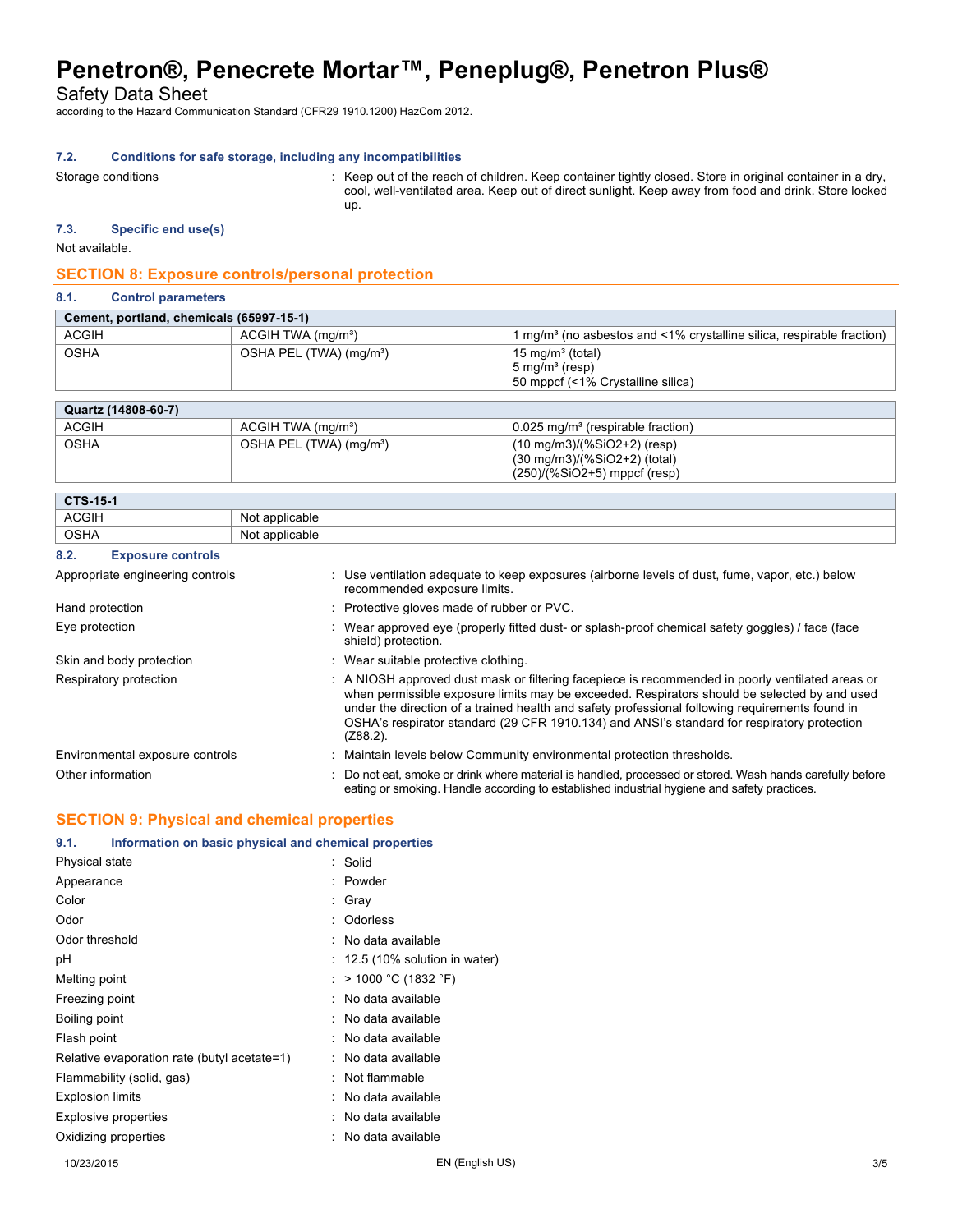Safety Data Sheet

according to the Hazard Communication Standard (CFR29 1910.1200) HazCom 2012.

| Vapor pressure                         | : No data available |
|----------------------------------------|---------------------|
| Relative density                       | No data available   |
| Relative vapor density at 20 °C        | : No data available |
| Solubility                             | No data available   |
| Partition coefficient: n-octanol/water | : No data available |
| Auto-ignition temperature              | No data available   |
| Decomposition temperature              | No data available   |
| Viscosity                              | No data available   |
| Viscosity, kinematic                   | No data available   |
| Viscosity, dynamic                     | : No data available |

#### **9.2. Other information**

No additional information available.

#### **SECTION 10: Stability and reactivity**

### **10.1. Reactivity**

No dangerous reaction known under conditions of normal use.

### **10.2. Chemical stability**

Stable under normal storage conditions.

### **10.3. Possibility of hazardous reactions**

No dangerous reaction known under conditions of normal use. Reacts with water to form alkaline solution

#### **10.4. Conditions to avoid**

Heat. Incompatible materials. Protect from low temperatures. Water.

#### **10.5. Incompatible materials**

Strong acids.

#### **10.6. Hazardous decomposition products**

May include, and are not limited to: oxides of carbon.

#### **SECTION 11: Toxicological information**

#### **11.1. Information on toxicological effects**

#### Acute toxicity in the contract of the contract of the contract of the contract of the contract of the contract of the contract of the contract of the contract of the contract of the contract of the contract of the contract

| Penetron®, Penecrete Mortar™, Peneplug®, Penetron Plus® |                                                                     |  |  |  |  |
|---------------------------------------------------------|---------------------------------------------------------------------|--|--|--|--|
| LD50 oral rat                                           | > 2000 mg/kg                                                        |  |  |  |  |
| LD50 dermal rabbit                                      | > 2000 mg/kg                                                        |  |  |  |  |
| LC50 inhalation rat                                     | No data available                                                   |  |  |  |  |
| Skin corrosion/irritation                               | : Causes skin irritation.                                           |  |  |  |  |
| Serious eye damage/irritation                           | : Causes serious eve damage.                                        |  |  |  |  |
| Respiratory or skin sensitization                       | : Based on available data, the classification criteria are not met. |  |  |  |  |
| Germ cell mutagenicity                                  | : Based on available data, the classification criteria are not met. |  |  |  |  |
| Carcinogenicity                                         | May cause cancer.                                                   |  |  |  |  |

| Quartz (14808-60-7)                                |                                                                                                                                                                                     |
|----------------------------------------------------|-------------------------------------------------------------------------------------------------------------------------------------------------------------------------------------|
| IARC group                                         | 1 - Carcinogenic to humans                                                                                                                                                          |
| National Toxicology Program (NTP) Status           | 2 - Known Human Carcinogens                                                                                                                                                         |
| Reproductive toxicity                              | : Based on available data, the classification criteria are not met.                                                                                                                 |
| Specific target organ toxicity (single exposure)   | : Based on available data, the classification criteria are not met.                                                                                                                 |
| Specific target organ toxicity (repeated exposure) | : Causes damage to lungs through prolonged or repeated exposure.                                                                                                                    |
| Aspiration hazard                                  | : Based on available data, the classification criteria are not met.                                                                                                                 |
| Symptoms/injuries after inhalation                 | : May cause respiratory tract irritation. May cause burns in the presence of moisture.                                                                                              |
| Symptoms/injuries after skin contact               | : Causes skin irritation. Symptoms may include redness, edema, drying, defatting and cracking of<br>the skin. May cause burns in the presence of moisture.                          |
| Symptoms/injuries after eye contact                | : Causes serious eye damage. Symptoms may include discomfort or pain, excess blinking and tear<br>production, with marked redness and swelling of the conjunctiva. May cause burns. |